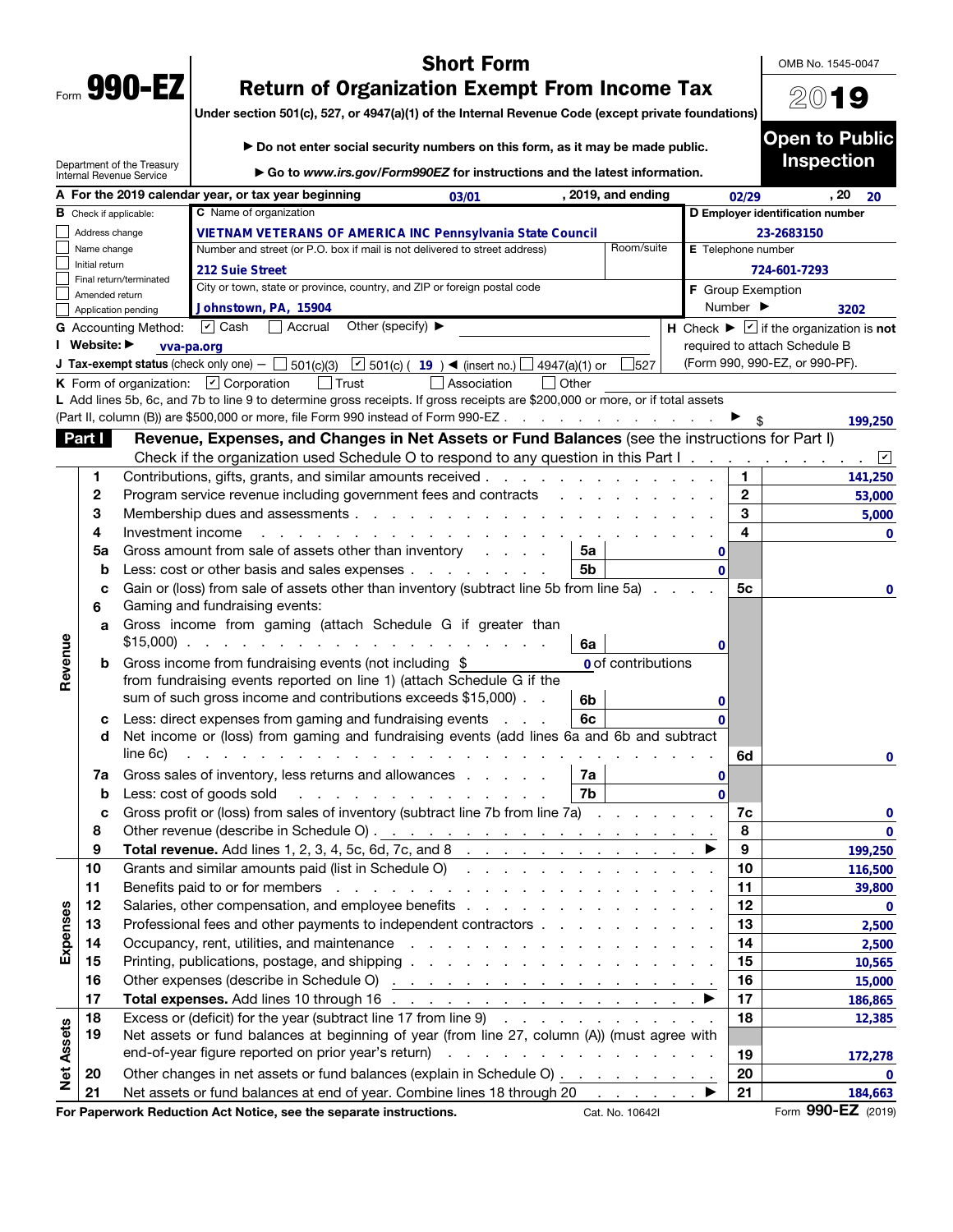|                 | Form 990-EZ (2019)                                                                                                                                                                                                                                                                                |                                                       |                                                                                     |                                                                                                                          |             | Page 2                                  |
|-----------------|---------------------------------------------------------------------------------------------------------------------------------------------------------------------------------------------------------------------------------------------------------------------------------------------------|-------------------------------------------------------|-------------------------------------------------------------------------------------|--------------------------------------------------------------------------------------------------------------------------|-------------|-----------------------------------------|
|                 | <b>Balance Sheets</b> (see the instructions for Part II)<br>Part II                                                                                                                                                                                                                               |                                                       |                                                                                     |                                                                                                                          |             |                                         |
|                 | Check if the organization used Schedule O to respond to any question in this Part II                                                                                                                                                                                                              |                                                       |                                                                                     |                                                                                                                          |             |                                         |
|                 |                                                                                                                                                                                                                                                                                                   |                                                       |                                                                                     | (A) Beginning of year                                                                                                    |             | (B) End of year                         |
| 22              | Cash, savings, and investments                                                                                                                                                                                                                                                                    |                                                       |                                                                                     | 172,278 22                                                                                                               |             | 184,663                                 |
| 23              | Land and buildings. $\ldots$ $\ldots$ $\ldots$ $\ldots$ $\ldots$ $\ldots$                                                                                                                                                                                                                         |                                                       |                                                                                     |                                                                                                                          | 0 23        | 0                                       |
| 24              |                                                                                                                                                                                                                                                                                                   |                                                       |                                                                                     |                                                                                                                          | 0 24        | $\bf{0}$                                |
| 25<br>26        | Total assets                                                                                                                                                                                                                                                                                      |                                                       |                                                                                     | 172,278 25                                                                                                               | 0 26        | 184,663                                 |
| 27              | <b>Total liabilities</b> (describe in Schedule O) $\cdots$ $\cdots$ $\cdots$ $\cdots$ $\cdots$ $\cdots$<br>Net assets or fund balances (line 27 of column (B) must agree with line 21)                                                                                                            |                                                       |                                                                                     |                                                                                                                          |             | $\Omega$                                |
|                 | Part III<br>Statement of Program Service Accomplishments (see the instructions for Part III)                                                                                                                                                                                                      |                                                       |                                                                                     | 172,278 27                                                                                                               |             | 184,663                                 |
|                 | Check if the organization used Schedule O to respond to any question in this Part III                                                                                                                                                                                                             |                                                       |                                                                                     |                                                                                                                          |             | <b>Expenses</b>                         |
|                 | What is the organization's primary exempt purpose?                                                                                                                                                                                                                                                |                                                       |                                                                                     |                                                                                                                          |             | (Required for section                   |
|                 |                                                                                                                                                                                                                                                                                                   | See Schedule O, Statement 1                           |                                                                                     |                                                                                                                          |             | $501(c)(3)$ and $501(c)(4)$             |
|                 | Describe the organization's program service accomplishments for each of its three largest program services,<br>as measured by expenses. In a clear and concise manner, describe the services provided, the number of<br>persons benefited, and other relevant information for each program title. |                                                       |                                                                                     |                                                                                                                          |             | organizations; optional for<br>others.) |
| 28              | Provided veteran claims assistance \$115,000, Homeless Veterans \$1,000. Veterans in the justice system                                                                                                                                                                                           |                                                       |                                                                                     |                                                                                                                          |             |                                         |
|                 | \$939, Hurricane Michael Relief \$500, Puerto Rico Earthquake Relief \$500, Veterans in Need \$3,000                                                                                                                                                                                              |                                                       |                                                                                     |                                                                                                                          |             |                                         |
|                 |                                                                                                                                                                                                                                                                                                   |                                                       |                                                                                     |                                                                                                                          |             |                                         |
|                 | (Grants \$<br>5,939) If this amount includes foreign grants, check here                                                                                                                                                                                                                           |                                                       |                                                                                     |                                                                                                                          | 28a         | 115,000                                 |
| 29              |                                                                                                                                                                                                                                                                                                   |                                                       |                                                                                     |                                                                                                                          |             |                                         |
|                 |                                                                                                                                                                                                                                                                                                   |                                                       |                                                                                     |                                                                                                                          |             |                                         |
|                 |                                                                                                                                                                                                                                                                                                   |                                                       |                                                                                     |                                                                                                                          |             |                                         |
|                 | (Grants \$                                                                                                                                                                                                                                                                                        | ) If this amount includes foreign grants, check here  |                                                                                     |                                                                                                                          | 29a         |                                         |
| 30              |                                                                                                                                                                                                                                                                                                   |                                                       |                                                                                     |                                                                                                                          |             |                                         |
|                 |                                                                                                                                                                                                                                                                                                   |                                                       |                                                                                     |                                                                                                                          |             |                                         |
|                 |                                                                                                                                                                                                                                                                                                   |                                                       |                                                                                     |                                                                                                                          |             |                                         |
|                 | (Grants \$                                                                                                                                                                                                                                                                                        | ) If this amount includes foreign grants, check here  |                                                                                     |                                                                                                                          | <b>30a</b>  |                                         |
|                 |                                                                                                                                                                                                                                                                                                   |                                                       |                                                                                     |                                                                                                                          |             |                                         |
|                 | (Grants \$                                                                                                                                                                                                                                                                                        | 0) If this amount includes foreign grants, check here |                                                                                     |                                                                                                                          | 31a         | 0                                       |
|                 | 32 Total program service expenses (add lines 28a through 31a)                                                                                                                                                                                                                                     |                                                       |                                                                                     |                                                                                                                          | 32          | 115,000                                 |
|                 | List of Officers, Directors, Trustees, and Key Employees (list each one even if not compensated-see the instructions for Part IV)<br><b>Part IV</b>                                                                                                                                               |                                                       |                                                                                     |                                                                                                                          |             |                                         |
|                 | Check if the organization used Schedule O to respond to any question in this Part IV                                                                                                                                                                                                              |                                                       |                                                                                     |                                                                                                                          |             |                                         |
|                 | (a) Name and title                                                                                                                                                                                                                                                                                | (b) Average<br>hours per week<br>devoted to position  | (c) Reportable<br>compensation<br>(Forms W-2/1099-MISC)<br>(if not paid, enter -0-) | (d) Health benefits,<br>contributions to employee (e) Estimated amount of<br>benefit plans, and<br>deferred compensation |             | other compensation                      |
|                 | <b>Thomas Haberkorn</b>                                                                                                                                                                                                                                                                           | 35.00                                                 | 0                                                                                   |                                                                                                                          | $\mathbf 0$ | $\mathbf 0$                             |
|                 | <b>President</b>                                                                                                                                                                                                                                                                                  |                                                       |                                                                                     |                                                                                                                          |             |                                         |
|                 | <b>Larry Googins</b>                                                                                                                                                                                                                                                                              | 30.00                                                 | 0                                                                                   |                                                                                                                          | $\Omega$    | 0                                       |
|                 | <b>Executive VP</b>                                                                                                                                                                                                                                                                               |                                                       |                                                                                     |                                                                                                                          |             |                                         |
|                 | <b>Timothy Susengill</b>                                                                                                                                                                                                                                                                          | 40.00                                                 | 0                                                                                   |                                                                                                                          | $\Omega$    | 0                                       |
|                 | <b>Vice Preident</b>                                                                                                                                                                                                                                                                              |                                                       |                                                                                     |                                                                                                                          |             |                                         |
|                 | <b>Frank Lee Corfield</b>                                                                                                                                                                                                                                                                         | 30.00                                                 | O                                                                                   |                                                                                                                          | 0           | 0                                       |
|                 | <b>Secretary</b>                                                                                                                                                                                                                                                                                  |                                                       |                                                                                     |                                                                                                                          |             |                                         |
|                 | Jacob Barsottini                                                                                                                                                                                                                                                                                  | 30.00                                                 | O                                                                                   |                                                                                                                          | 0           | 0                                       |
|                 | <b>Treasurer</b>                                                                                                                                                                                                                                                                                  |                                                       |                                                                                     |                                                                                                                          |             |                                         |
| <b>Michael</b>  |                                                                                                                                                                                                                                                                                                   | 20.00                                                 | 0                                                                                   |                                                                                                                          | 0           | 0                                       |
|                 | <b>Asst Treasurer</b>                                                                                                                                                                                                                                                                             |                                                       |                                                                                     |                                                                                                                          |             |                                         |
|                 | <b>Bob O'Neil</b>                                                                                                                                                                                                                                                                                 | 0.00                                                  | 0                                                                                   |                                                                                                                          | 0           | 0                                       |
| <b>Direcotr</b> |                                                                                                                                                                                                                                                                                                   |                                                       |                                                                                     |                                                                                                                          |             |                                         |
|                 | <b>George Puzio</b>                                                                                                                                                                                                                                                                               | 20.00                                                 | 0                                                                                   |                                                                                                                          | 0           | 0                                       |
| <b>Director</b> |                                                                                                                                                                                                                                                                                                   |                                                       |                                                                                     |                                                                                                                          |             |                                         |
|                 | <b>Steve Lakernek</b>                                                                                                                                                                                                                                                                             | 5.00                                                  | O                                                                                   |                                                                                                                          | 0           | 0                                       |
| <b>Director</b> |                                                                                                                                                                                                                                                                                                   |                                                       |                                                                                     |                                                                                                                          |             |                                         |
|                 | <b>Gary Letterhouse</b>                                                                                                                                                                                                                                                                           | 5.00                                                  | 0                                                                                   |                                                                                                                          | 0           | 0                                       |
| <b>Director</b> |                                                                                                                                                                                                                                                                                                   |                                                       |                                                                                     |                                                                                                                          |             |                                         |
|                 | <b>Richard Kamzelski</b>                                                                                                                                                                                                                                                                          | 5.00                                                  | 0                                                                                   |                                                                                                                          | 0           | 0                                       |
|                 | <b>Director</b>                                                                                                                                                                                                                                                                                   |                                                       |                                                                                     |                                                                                                                          |             |                                         |
|                 |                                                                                                                                                                                                                                                                                                   |                                                       |                                                                                     |                                                                                                                          |             |                                         |
|                 | <b>Bernie Bingham</b>                                                                                                                                                                                                                                                                             | 5.00                                                  | 0                                                                                   |                                                                                                                          | $\Omega$    | 0                                       |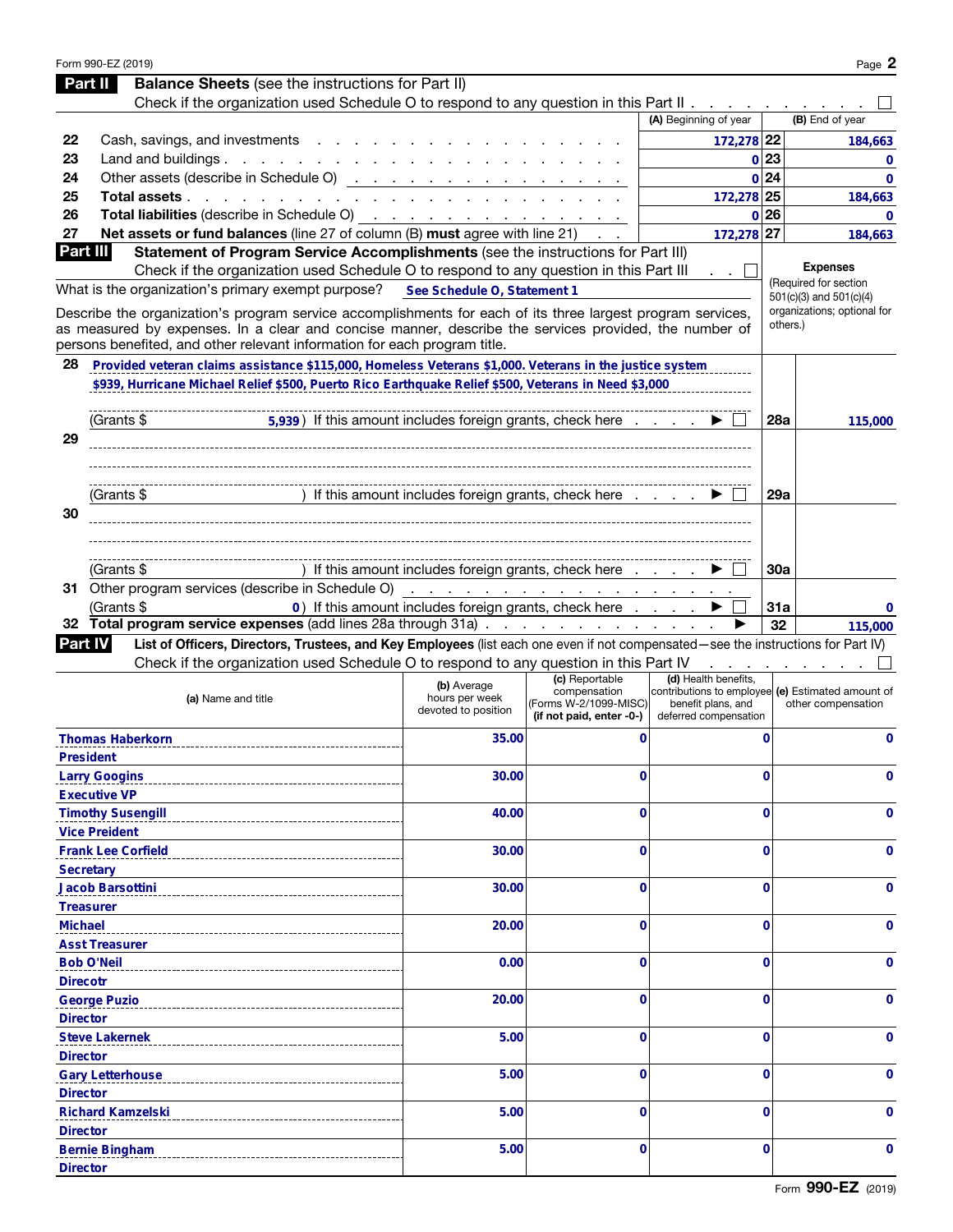|                          | Form 990-EZ (2019)                                                                                                                                                                                                                                                                                                                                                                                                                             |                 |            | Page 3         |
|--------------------------|------------------------------------------------------------------------------------------------------------------------------------------------------------------------------------------------------------------------------------------------------------------------------------------------------------------------------------------------------------------------------------------------------------------------------------------------|-----------------|------------|----------------|
| Part V                   | Other Information (Note the Schedule A and personal benefit contract statement requirements in the<br>instructions for Part V.) Check if the organization used Schedule O to respond to any question in this Part V                                                                                                                                                                                                                            |                 |            |                |
| 33                       | Did the organization engage in any significant activity not previously reported to the IRS? If "Yes," provide a<br>detailed description of each activity in Schedule O                                                                                                                                                                                                                                                                         | 33              | <b>Yes</b> | <b>No</b><br>V |
| 34                       | Were any significant changes made to the organizing or governing documents? If "Yes," attach a conformed<br>copy of the amended documents if they reflect a change to the organization's name. Otherwise, explain the<br>change on Schedule O. See instructions                                                                                                                                                                                | 34              |            | V              |
| 35a                      | Did the organization have unrelated business gross income of \$1,000 or more during the year from business<br>activities (such as those reported on lines 2, 6a, and 7a, among others)?                                                                                                                                                                                                                                                        | 35a             |            | V              |
| b<br>c                   | If "Yes" to line 35a, has the organization filed a Form 990-T for the year? If "No," provide an explanation in Schedule O<br>Was the organization a section 501(c)(4), 501(c)(5), or 501(c)(6) organization subject to section 6033(e) notice,<br>reporting, and proxy tax requirements during the year? If "Yes," complete Schedule C, Part III                                                                                               | 35b<br>35c      |            | V              |
| 36                       | Did the organization undergo a liquidation, dissolution, termination, or significant disposition of net assets<br>during the year? If "Yes," complete applicable parts of Schedule N                                                                                                                                                                                                                                                           | 36              |            | V              |
| 37a<br>b                 | Enter amount of political expenditures, direct or indirect, as described in the instructions ><br>  37a<br>$\bf{0}$<br>Did the organization file Form 1120-POL for this year?.                                                                                                                                                                                                                                                                 | 37b             |            | V              |
| <b>38a</b>               | Did the organization borrow from, or make any loans to, any officer, director, trustee, or key employee; or were<br>any such loans made in a prior year and still outstanding at the end of the tax year covered by this return?                                                                                                                                                                                                               | 38a             |            | V              |
| b<br>39<br>а<br>b<br>40a | If "Yes," complete Schedule L, Part II, and enter the total amount involved<br>38b<br>Section 501(c)(7) organizations. Enter:<br>Initiation fees and capital contributions included on line 9<br>39a<br>Gross receipts, included on line 9, for public use of club facilities<br>39 <sub>b</sub><br>the contract of the contract of<br>Section 501(c)(3) organizations. Enter amount of tax imposed on the organization during the year under: |                 |            |                |
| b                        | section 4911 ▶<br>; section 4912 $\blacktriangleright$<br>; section 4955<br>Section 501(c)(3), 501(c)(4), and 501(c)(29) organizations. Did the organization engage in any section 4958<br>excess benefit transaction during the year, or did it engage in an excess benefit transaction in a prior year<br>that has not been reported on any of its prior Forms 990 or 990-EZ? If "Yes," complete Schedule L, Part I                          | 40 <sub>b</sub> |            |                |
| d                        | Section 501(c)(3), 501(c)(4), and 501(c)(29) organizations. Enter amount of tax imposed<br>on organization managers or disqualified persons during the year under sections 4912,<br>4955, and 4958.<br>Section 501(c)(3), 501(c)(4), and 501(c)(29) organizations. Enter amount of tax on line                                                                                                                                                 |                 |            |                |
| е                        | All organizations. At any time during the tax year, was the organization a party to a prohibited tax shelter                                                                                                                                                                                                                                                                                                                                   | 40e             |            |                |
| 41                       | List the states with which a copy of this return is filed $\triangleright$ $\mathsf{p}_\mathsf{A}$                                                                                                                                                                                                                                                                                                                                             |                 |            |                |
| 42a                      | Telephone no. ▶<br>Located at ▶ 624 4ht Street, Beaver Falls, PA 15010-3206<br>$ZIP + 4$                                                                                                                                                                                                                                                                                                                                                       | 724-601-7293    | 15010-3206 |                |
|                          | Located at $\blacktriangleright$ 0.44 4nt Street, Beaver Falls, PA 15010-3206<br>b At any time during the calendar year, did the organization have an interest in or a signature or other authority over<br>a financial account in a foreign country (such as a bank account, securities account, or other financial account)?<br>If "Yes," enter the name of the foreign country ▶                                                            | 42b             | Yes   No   | V              |
|                          | See the instructions for exceptions and filing requirements for FinCEN Form 114, Report of Foreign Bank and<br>Financial Accounts (FBAR).                                                                                                                                                                                                                                                                                                      |                 |            |                |
|                          | At any time during the calendar year, did the organization maintain an office outside the United States?<br>If "Yes," enter the name of the foreign country ▶                                                                                                                                                                                                                                                                                  | 42c             |            | V              |
| 43                       | Section 4947(a)(1) nonexempt charitable trusts filing Form 990-EZ in lieu of Form 1041-Check here<br>and enter the amount of tax-exempt interest received or accrued during the tax year $\ldots$<br>43                                                                                                                                                                                                                                        |                 |            | $\mathbb{R}^2$ |
| 44a                      | Did the organization maintain any donor advised funds during the year? If "Yes," Form 990 must be                                                                                                                                                                                                                                                                                                                                              | 44a             | Yes        | No<br>V        |
| b                        | Did the organization operate one or more hospital facilities during the year? If "Yes," Form 990 must be<br>completed instead of Form 990-EZ<br>and the contract of the contract of the contract of the contract of the contract of                                                                                                                                                                                                            | 44b             |            | V              |
| c<br>d                   | Did the organization receive any payments for indoor tanning services during the year?<br>If "Yes" to line 44c, has the organization filed a Form 720 to report these payments? If "No," provide an<br>explanation in Schedule O<br>and the contract of the contract of the contract of the contract of the contract of                                                                                                                        | 44c             |            | $\checkmark$   |
| 45а                      | Did the organization have a controlled entity within the meaning of section 512(b)(13)?                                                                                                                                                                                                                                                                                                                                                        | 44d<br>45a      |            | V              |
| b                        | Did the organization receive any payment from or engage in any transaction with a controlled entity within the<br>meaning of section 512(b)(13)? If "Yes," Form 990 and Schedule R may need to be completed instead of                                                                                                                                                                                                                         | 45b             |            |                |

Form 990-EZ (2019)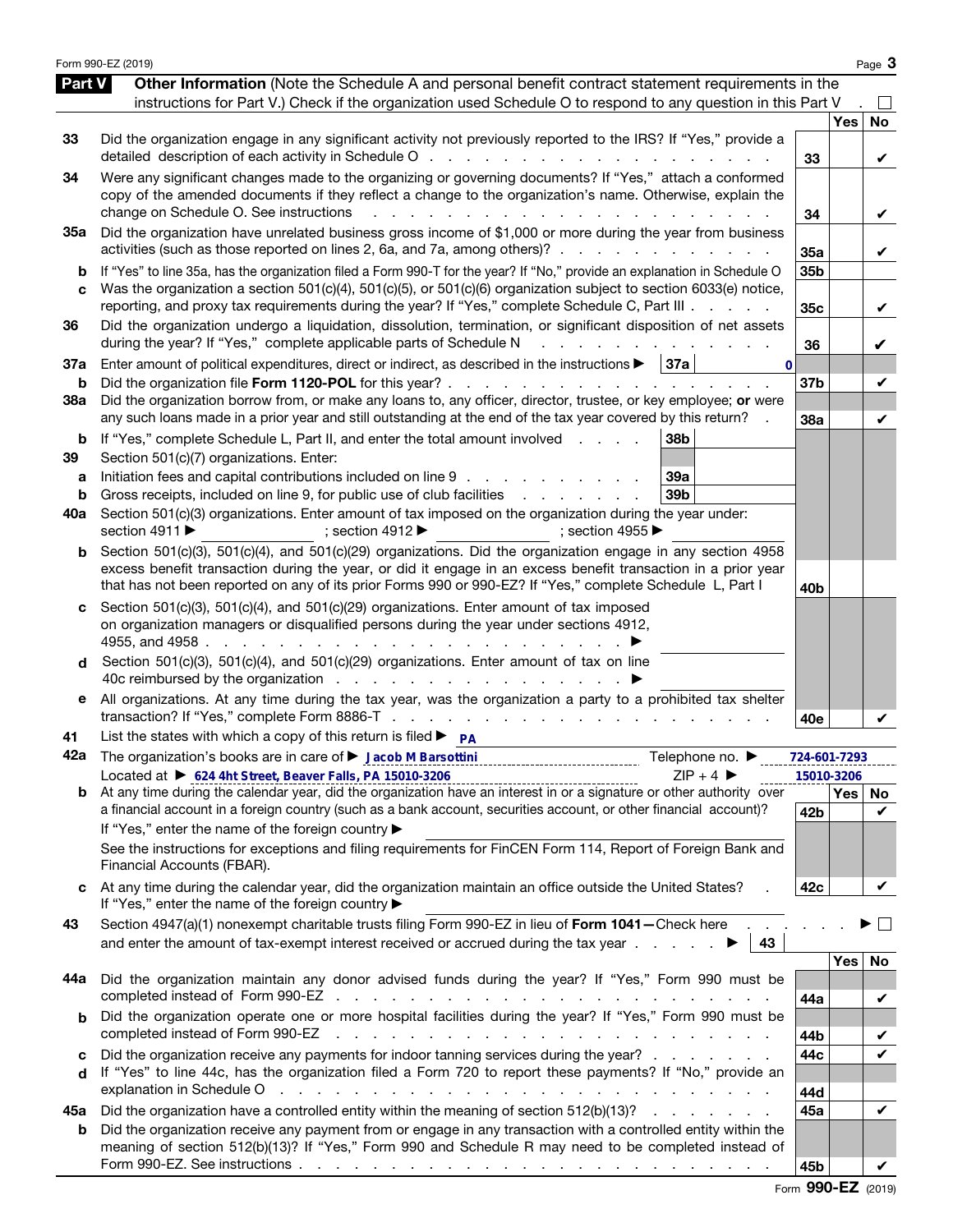| Form 990-EZ (2019) | Page |
|--------------------|------|
|--------------------|------|

|    |                                                                                                                     |    | ∣Yes ∣ No |  |
|----|---------------------------------------------------------------------------------------------------------------------|----|-----------|--|
| 46 | Did the organization engage, directly or indirectly, in political campaign activities on behalf of or in opposition |    |           |  |
|    | to candidates for public office? If "Yes," complete Schedule C, Part I. A. A. A. A. A. A. A. A. A. A.               | 46 |           |  |

| Part VII |  | Section 501(c)(3) Organizations Only |  |
|----------|--|--------------------------------------|--|
|          |  |                                      |  |

| All section 501(c)(3) organizations must answer questions 47-49b and 52, and complete the tables for lines |  |
|------------------------------------------------------------------------------------------------------------|--|
| 50 and 51.                                                                                                 |  |

|    | Check if the organization used Schedule O to respond to any question in this Part VI                          |     |      |           |
|----|---------------------------------------------------------------------------------------------------------------|-----|------|-----------|
|    |                                                                                                               |     | Yes⊺ | <b>No</b> |
| 47 | Did the organization engage in lobbying activities or have a section 501(h) election in effect during the tax |     |      |           |
|    |                                                                                                               | 47  |      |           |
| 48 | Is the organization a school as described in section $170(b)(1)(A)(ii)$ ? If "Yes," complete Schedule E       | 48  |      |           |
|    | 49a Did the organization make any transfers to an exempt non-charitable related organization?                 | 49a |      |           |
|    | <b>b</b> If "Yes," was the related organization a section 527 organization?                                   | 49b |      |           |
|    |                                                                                                               |     |      |           |

|                | to candidates for public office? If "Yes," complete Schedule C, Part I.                                                                                                                                     |                                       |                                                                                                                                                                                                                               |                             |                           | 46                      |     | ✓         |
|----------------|-------------------------------------------------------------------------------------------------------------------------------------------------------------------------------------------------------------|---------------------------------------|-------------------------------------------------------------------------------------------------------------------------------------------------------------------------------------------------------------------------------|-----------------------------|---------------------------|-------------------------|-----|-----------|
| <b>Part VI</b> | Section 501(c)(3) Organizations Only                                                                                                                                                                        |                                       |                                                                                                                                                                                                                               |                             |                           |                         |     |           |
|                | All section 501(c)(3) organizations must answer questions 47–49b and 52, and complete the tables for lines                                                                                                  |                                       |                                                                                                                                                                                                                               |                             |                           |                         |     |           |
|                | 50 and 51.                                                                                                                                                                                                  |                                       |                                                                                                                                                                                                                               |                             |                           |                         |     |           |
|                | Check if the organization used Schedule O to respond to any question in this Part VI                                                                                                                        |                                       |                                                                                                                                                                                                                               |                             |                           |                         |     |           |
|                |                                                                                                                                                                                                             |                                       |                                                                                                                                                                                                                               |                             |                           |                         | Yes | <b>No</b> |
| 47             | Did the organization engage in lobbying activities or have a section 501(h) election in effect during the tax                                                                                               |                                       |                                                                                                                                                                                                                               |                             |                           |                         |     |           |
|                | year? If "Yes," complete Schedule C, Part II                                                                                                                                                                |                                       | a construction of the construction of the construction of the construction of the construction of the construction of the construction of the construction of the construction of the construction of the construction of the |                             |                           | 47                      |     |           |
| 48             | Is the organization a school as described in section 170(b)(1)(A)(ii)? If "Yes," complete Schedule E                                                                                                        |                                       |                                                                                                                                                                                                                               |                             |                           | 48                      |     |           |
| 49a            | Did the organization make any transfers to an exempt non-charitable related organization?                                                                                                                   |                                       |                                                                                                                                                                                                                               |                             |                           | 49a                     |     |           |
| b              | If "Yes," was the related organization a section 527 organization?                                                                                                                                          |                                       | and the contract of the contract of the con-                                                                                                                                                                                  |                             |                           | 49 <sub>b</sub>         |     |           |
| 50             | Complete this table for the organization's five highest compensated employees (other than officers, directors, trustees, and key                                                                            |                                       |                                                                                                                                                                                                                               |                             |                           |                         |     |           |
|                | employees) who each received more than \$100,000 of compensation from the organization. If there is none, enter "None."                                                                                     |                                       |                                                                                                                                                                                                                               |                             |                           |                         |     |           |
|                |                                                                                                                                                                                                             | (b) Average                           | (c) Reportable                                                                                                                                                                                                                | (d) Health benefits,        | contributions to employee | (e) Estimated amount of |     |           |
|                | (a) Name and title of each employee                                                                                                                                                                         | hours per week<br>devoted to position | compensation<br>(Forms W-2/1099-MISC)                                                                                                                                                                                         | benefit plans, and deferred |                           | other compensation      |     |           |
|                |                                                                                                                                                                                                             |                                       |                                                                                                                                                                                                                               |                             | compensation              |                         |     |           |
| <b>None</b>    |                                                                                                                                                                                                             |                                       |                                                                                                                                                                                                                               |                             |                           |                         |     |           |
|                |                                                                                                                                                                                                             |                                       |                                                                                                                                                                                                                               |                             |                           |                         |     |           |
|                |                                                                                                                                                                                                             |                                       |                                                                                                                                                                                                                               |                             |                           |                         |     |           |
|                |                                                                                                                                                                                                             |                                       |                                                                                                                                                                                                                               |                             |                           |                         |     |           |
|                |                                                                                                                                                                                                             |                                       |                                                                                                                                                                                                                               |                             |                           |                         |     |           |
|                |                                                                                                                                                                                                             |                                       |                                                                                                                                                                                                                               |                             |                           |                         |     |           |
|                |                                                                                                                                                                                                             |                                       |                                                                                                                                                                                                                               |                             |                           |                         |     |           |
|                |                                                                                                                                                                                                             |                                       |                                                                                                                                                                                                                               |                             |                           |                         |     |           |
|                |                                                                                                                                                                                                             |                                       |                                                                                                                                                                                                                               |                             |                           |                         |     |           |
|                |                                                                                                                                                                                                             |                                       |                                                                                                                                                                                                                               |                             |                           |                         |     |           |
|                | f Total number of other employees paid over \$100,000                                                                                                                                                       | and a state of                        |                                                                                                                                                                                                                               |                             |                           |                         |     |           |
| 51             | Complete this table for the organization's five highest compensated independent contractors who each received more than<br>\$100,000 of compensation from the organization. If there is none, enter "None." |                                       |                                                                                                                                                                                                                               |                             |                           |                         |     |           |
|                | (a) Name and business address of each independent contractor                                                                                                                                                |                                       | (b) Type of service                                                                                                                                                                                                           |                             |                           | (c) Compensation        |     |           |
|                |                                                                                                                                                                                                             |                                       |                                                                                                                                                                                                                               |                             |                           |                         |     |           |

| (b) Type of service                                                                              | (c) Compensation |
|--------------------------------------------------------------------------------------------------|------------------|
|                                                                                                  |                  |
|                                                                                                  |                  |
|                                                                                                  |                  |
|                                                                                                  |                  |
|                                                                                                  |                  |
| d Total number of other independent contractors each receiving over \$100,000<br>$\cdot$ $\cdot$ |                  |
|                                                                                                  |                  |

52 Did the organization complete Schedule A? Note: All section 501(c)(3) organizations must attach a

completed Schedule A . . . . . . . . . . . . . . . . . . . . . . . . . . . .▶ Yes No

Under penalties of perjury, I declare that I have examined this return, including accompanying schedules and statements, and to the best of my knowledge and belief, it is true, correct, and complete. Declaration of preparer (other than officer) is based on all information of which preparer has any knowledge.

| Sign<br>Here                                                                                 | Signature of officer<br>Jacob Barsottini, Treasurer |                      |      | Date         |                                 |             |  |
|----------------------------------------------------------------------------------------------|-----------------------------------------------------|----------------------|------|--------------|---------------------------------|-------------|--|
|                                                                                              | Type or print name and title                        |                      |      |              |                                 |             |  |
| <b>Paid</b><br><b>Preparer</b>                                                               | Print/Type preparer's name                          | Preparer's signature | Date |              | $Check$ $\Box$<br>self-employed | <b>PTIN</b> |  |
| <b>Use Only</b>                                                                              | Firm's name                                         |                      |      | Firm's EIN ▶ |                                 |             |  |
|                                                                                              | Firm's address ▶                                    |                      |      | Phone no.    |                                 |             |  |
| May the IRS discuss this return with the preparer shown above? See instructions<br>No<br>Yes |                                                     |                      |      |              |                                 |             |  |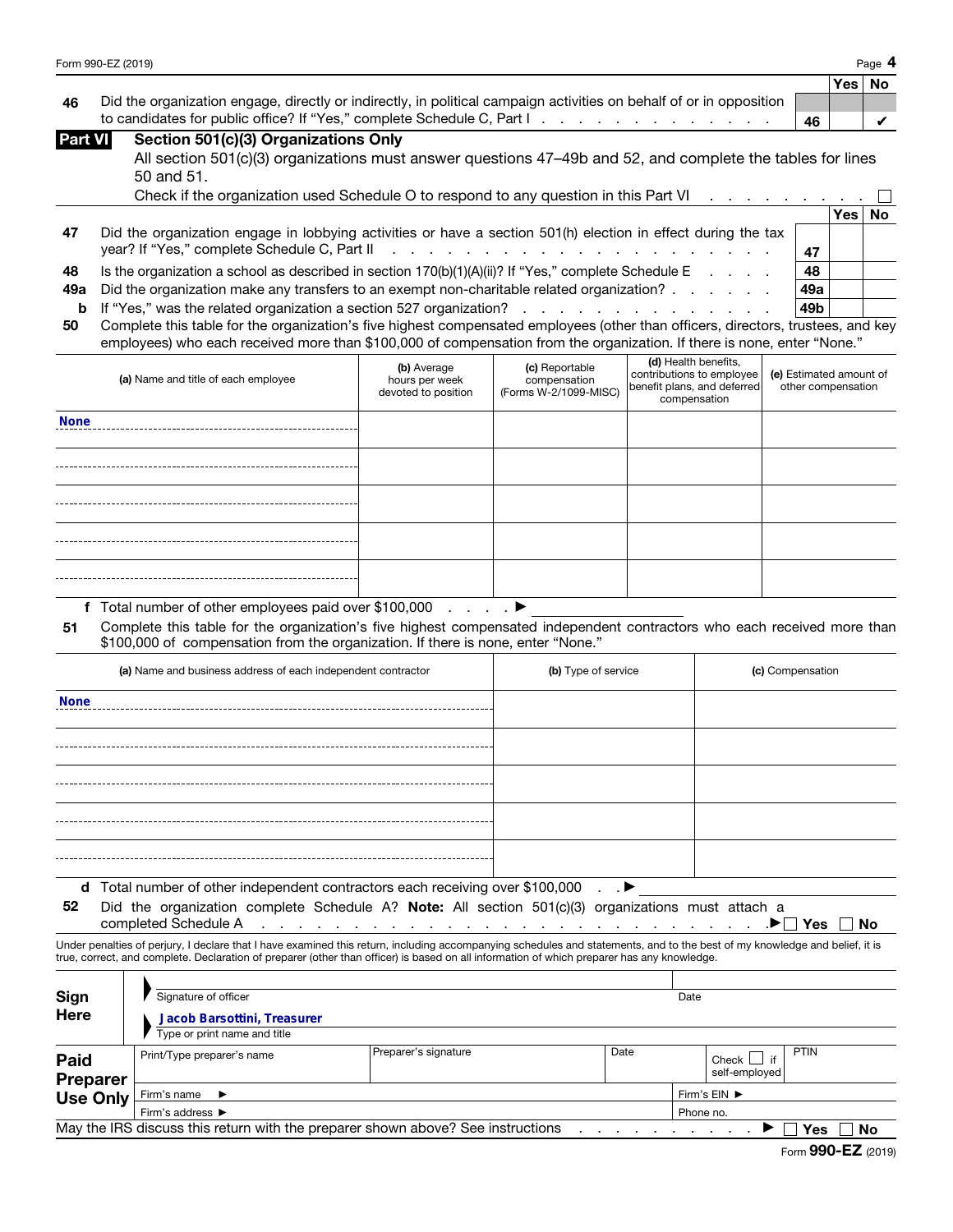| <b>SCHEDULE O</b> |  |  |                      |  |  |
|-------------------|--|--|----------------------|--|--|
|                   |  |  | (Form 990 or 990-EZ) |  |  |

Department of the Treasury Internal Revenue Service

### Supplemental Information to Form 990 or 990-EZ

Complete to provide information for responses to specific questions on Form 990 or 990-EZ or to provide any additional information.

▶ Attach to Form 990 or 990-EZ.

▶ Go to *www.irs.gov/Form990* for the latest information*.*



| Name of the organization                                                                                                                   | <b>Employer identification number</b> |  |  |  |
|--------------------------------------------------------------------------------------------------------------------------------------------|---------------------------------------|--|--|--|
| VIETNAM VETERANS OF AMERICA INC Pennsylvania State Council                                                                                 | 23-2683150                            |  |  |  |
| Form 990-EZ, Part I, Line 10 - 112,000 to Veterans Service Officers Outreach, 500 Puerto Earthquake Relief, 1,000 to Cal Fire Relief 2,000 |                                       |  |  |  |
| to Homeless Veterans, 2,000 to hospitalized Veterns                                                                                        |                                       |  |  |  |
|                                                                                                                                            |                                       |  |  |  |
| Form 990-EZ, Part I, Line 16 - Travel of Officers and delegates to the National Convention plus Travel of officers to Headquarters         |                                       |  |  |  |
|                                                                                                                                            |                                       |  |  |  |
|                                                                                                                                            |                                       |  |  |  |
|                                                                                                                                            |                                       |  |  |  |
|                                                                                                                                            |                                       |  |  |  |
|                                                                                                                                            |                                       |  |  |  |
|                                                                                                                                            |                                       |  |  |  |
|                                                                                                                                            |                                       |  |  |  |
|                                                                                                                                            |                                       |  |  |  |
|                                                                                                                                            |                                       |  |  |  |
|                                                                                                                                            |                                       |  |  |  |
|                                                                                                                                            |                                       |  |  |  |
|                                                                                                                                            |                                       |  |  |  |
|                                                                                                                                            |                                       |  |  |  |
|                                                                                                                                            |                                       |  |  |  |
|                                                                                                                                            |                                       |  |  |  |
|                                                                                                                                            |                                       |  |  |  |
|                                                                                                                                            |                                       |  |  |  |
|                                                                                                                                            |                                       |  |  |  |
|                                                                                                                                            |                                       |  |  |  |
|                                                                                                                                            |                                       |  |  |  |
|                                                                                                                                            |                                       |  |  |  |
|                                                                                                                                            |                                       |  |  |  |
|                                                                                                                                            |                                       |  |  |  |
|                                                                                                                                            |                                       |  |  |  |
|                                                                                                                                            |                                       |  |  |  |
|                                                                                                                                            |                                       |  |  |  |
|                                                                                                                                            |                                       |  |  |  |
|                                                                                                                                            |                                       |  |  |  |
|                                                                                                                                            |                                       |  |  |  |
|                                                                                                                                            |                                       |  |  |  |
|                                                                                                                                            |                                       |  |  |  |
|                                                                                                                                            |                                       |  |  |  |
|                                                                                                                                            |                                       |  |  |  |
|                                                                                                                                            |                                       |  |  |  |
|                                                                                                                                            |                                       |  |  |  |
|                                                                                                                                            |                                       |  |  |  |
|                                                                                                                                            |                                       |  |  |  |
|                                                                                                                                            |                                       |  |  |  |
|                                                                                                                                            |                                       |  |  |  |
|                                                                                                                                            |                                       |  |  |  |
|                                                                                                                                            |                                       |  |  |  |
|                                                                                                                                            |                                       |  |  |  |
|                                                                                                                                            |                                       |  |  |  |
|                                                                                                                                            |                                       |  |  |  |
|                                                                                                                                            |                                       |  |  |  |
|                                                                                                                                            |                                       |  |  |  |
|                                                                                                                                            |                                       |  |  |  |
|                                                                                                                                            |                                       |  |  |  |
|                                                                                                                                            |                                       |  |  |  |
|                                                                                                                                            |                                       |  |  |  |